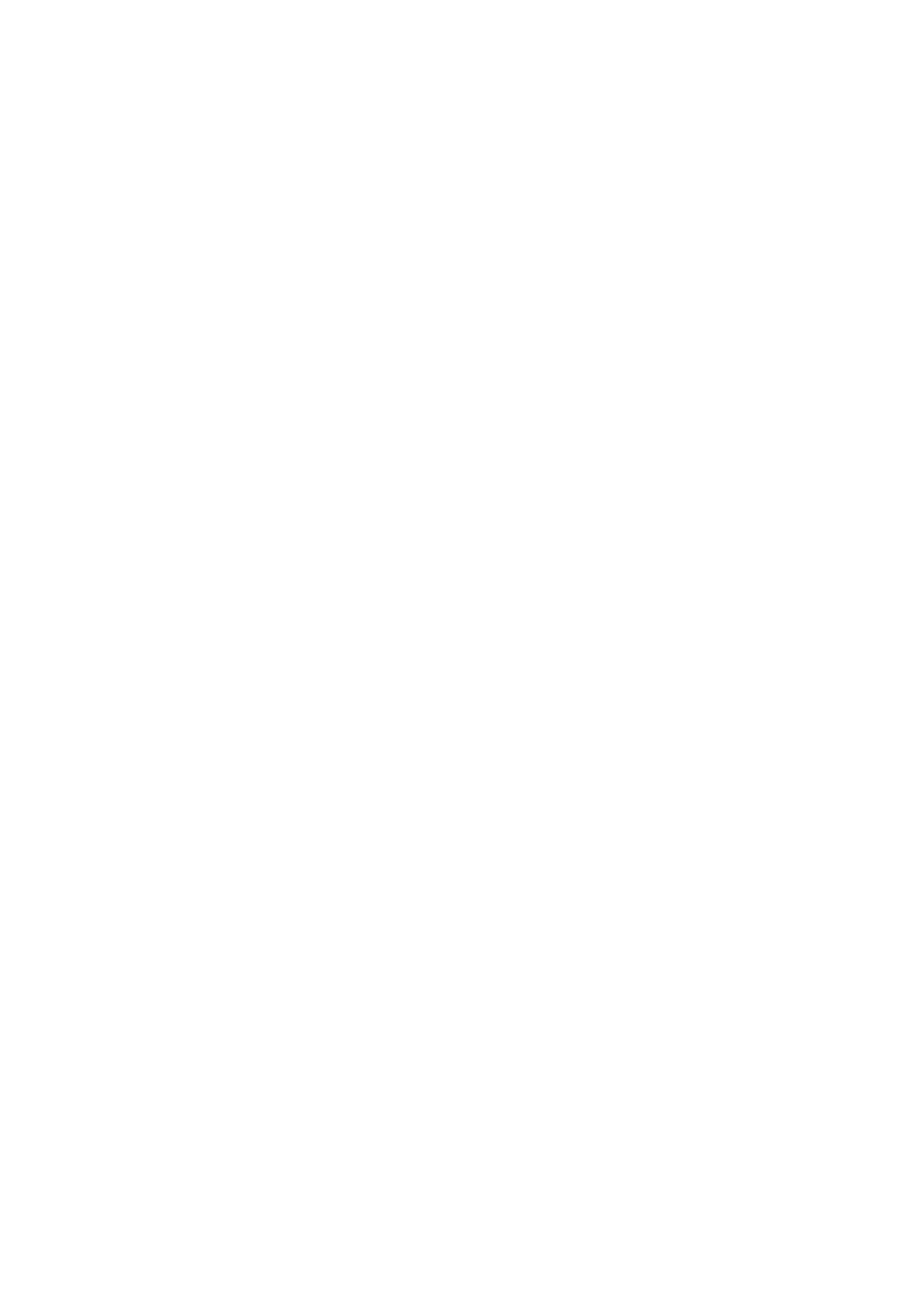

#### **1 Welcome**

Chairman S Milne welcomed those present.

#### **2 Apologies**

There were no apologies.

# **3 Declaration of Interest**

Member T Churton declared an interest in item 14 Proposed new community lease to Eastern Suburbs Association Football Club Incorporated at Madills Farm Recreation Reserve, 30 Melanesia Road, Kohimarama.

Member S Powrie declared an interest in item 11Consultation on The Landing Pathways to the Sea concept plan.

#### **4 Confirmation of Minutes**

Resolution number OR/2022/64

MOVED by Member M Voyce, seconded by Member C Davis:

**That the Ōrākei Local Board:**

**a) confirm the ordinary minutes of its meeting, held on Thursday, 19 May 2022, including the confidential section, as a true and correct record.**

**CARRIED**

#### **5 Leave of Absence**

There were no requests for leave of absence.

#### **6 Acknowledgements**

There were no acknowledgements.

#### **7 Petitions**

There were no petitions.

#### **8 Deputations**

There were no deputations.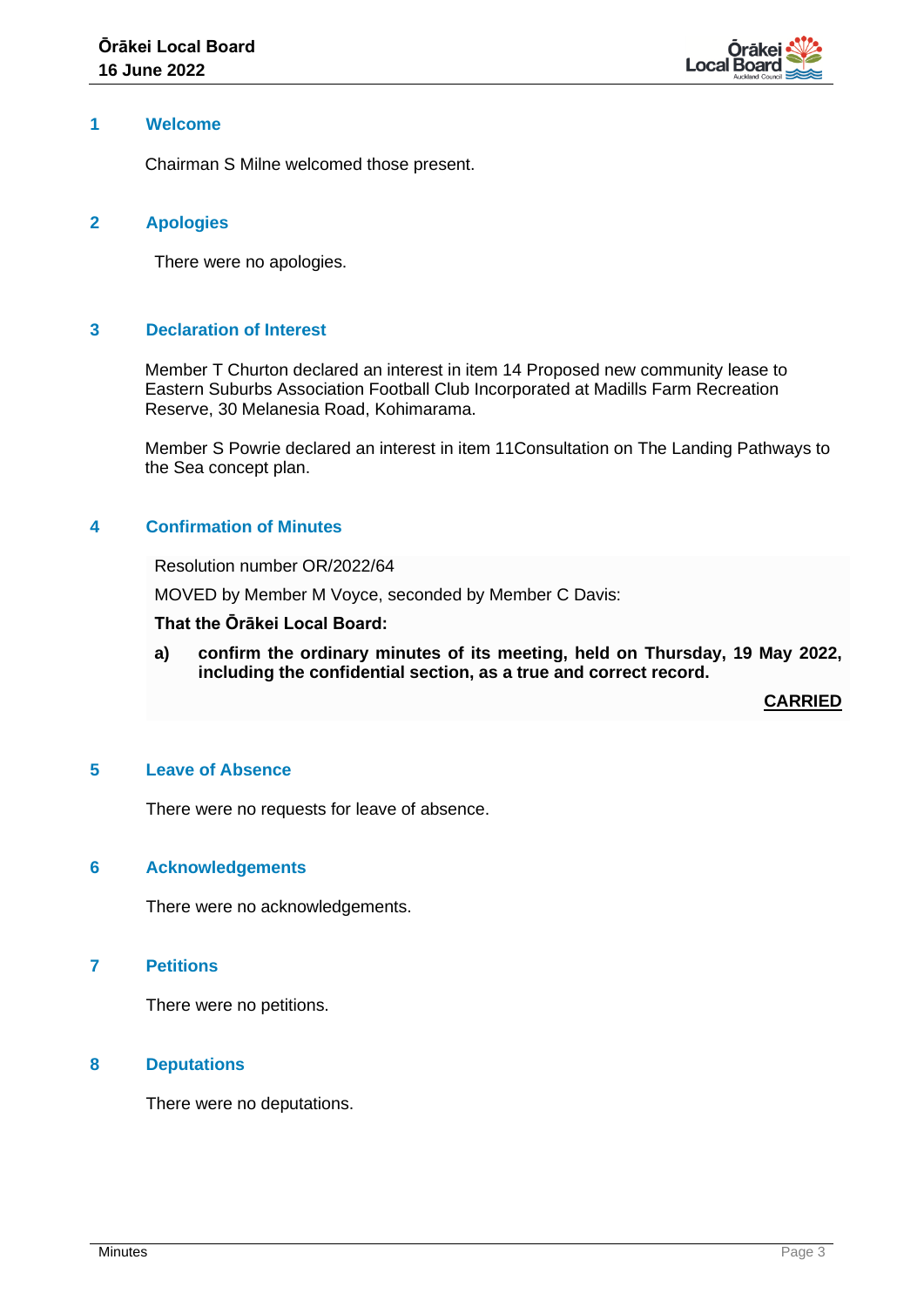

# **9 Public Forum**

#### **9.1 Public Forum - Fraser Brothers- Tamaki Drive and Solent Street to Ngapipi Road Roadworks**

A document was tabled in support of this item. A copy of the tabled document has been placed on the official minutes and is available on the Auckland Council website as a minutes attachment.

Resolution number OR/2022/65

MOVED by Chairman S Milne, seconded by Member D Wong:

#### **That the Ōrākei Local Board:**

**a) receive the presentation from Hamish Fraser on behalf of Fraser Brothers, and thank him for his attendance.**

#### **CARRIED**

#### **Attachments**

- A 16 June 2022, Ōrākei Local Board, Item 9.1 Fraser Brothers- Tamaki Drive and Solent Street to Ngapipi Road Roadworks - Letter
- **9.2 Public Forum - Kit Parkinson - The Landing Pathways to the Sea concept plan**

Resolution number OR/2022/66

MOVED by Chairman S Milne, seconded by Deputy Chairman T Elliott:

#### **That the Ōrākei Local Board:**

**a) receive the presentation and thank Kit Parkinson for his attendance.**

**CARRIED**

# **9.3 Public Forum - Pete Williams - The Landing Pathways to the Sea concept plan**

Resolution number OR/2022/67

MOVED by Member S Powrie, seconded by Member M Voyce:

#### **That the Ōrākei Local Board:**

**a) receive the presentation and thank Pete Williams for his attendance.**

**CARRIED**

# **9.4 Public Forum - Judith Wesley - The Landing Pathways to the Sea concept plan**

Resolution number OR/2022/68

MOVED by Chairman S Milne, seconded by Member T Churton:

# **That the Ōrākei Local Board:**

**a) receive the presentation and thank Judith Wesley for her attendance.**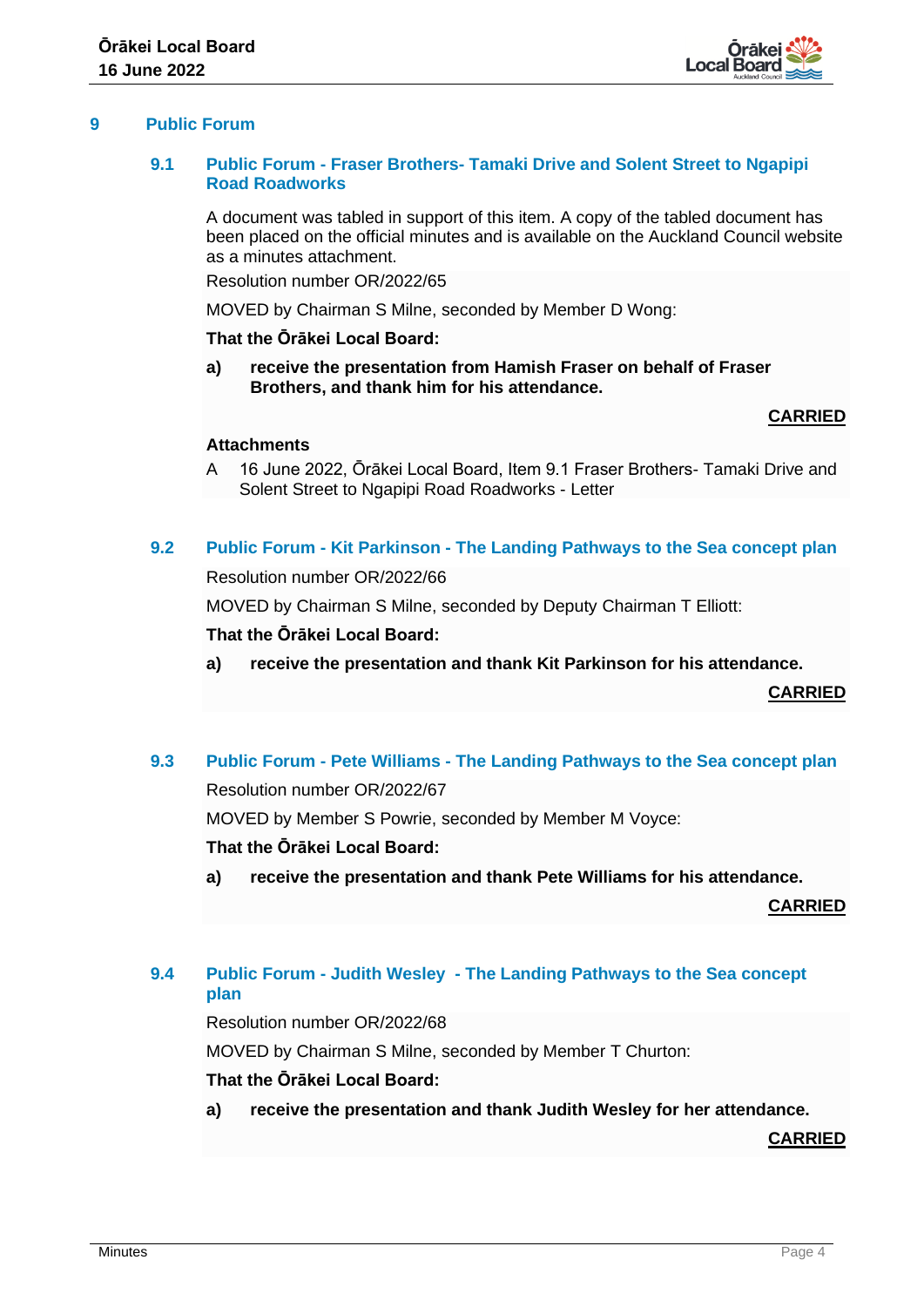

**9.5 Public Forum - Stephen Prinselaar - The Landing Pathways to the Sea concept plan**

Note: this item was withdrawn due to non-attendance.

# **9.6 Public Forum - Paul and Jenny Vahry - The Landing Pathways to the Sea concept plan**

Resolution number OR/2022/69

MOVED by Member C Davis, seconded by Member T Churton:

# **That the Ōrākei Local Board:**

**a) receive the presentation and thank Paul Vahry for his attendance.**

**CARRIED**

# **9.7 Public Forum - Toni Wood - The Landing Pathways to the Sea concept plan**

Note: Toni Wood was unable to attend due to having COVID-19 and Scott Fickling presented on her behalf.

Resolution number OR/2022/70

MOVED by Member T Churton, seconded by Member D Wong:

# **That the Ōrākei Local Board:**

**a) receive the presentation from Toni Wood, made on behalf by Scott Fickling .**

**CARRIED**

# **9.9 Public Forum- Paul Webber**

Note: this item was held before item 9.8 Resolution number OR/2022/71

MOVED by Chairman S Milne, seconded by Member S Powrie:

# **That the Ōrākei Local Board:**

**a) receive the presentation and thank Paul Webber for his attendance**

**CARRIED**

# **9.8 Public Forum - Golf New Zealand and Golf Remuera**

Note: this item was held after item 9.9

Documents were tabled in support of this item. A copy of the tabled documents has been placed on the official minutes and is available on the Auckland Council website as a minutes attachment.

Resolution number OR/2022/72

MOVED by Chairman S Milne, seconded by Member M Voyce:

# **That the Ōrākei Local Board:**

**a) receive the presentation and thank Chris Davies for his attendance**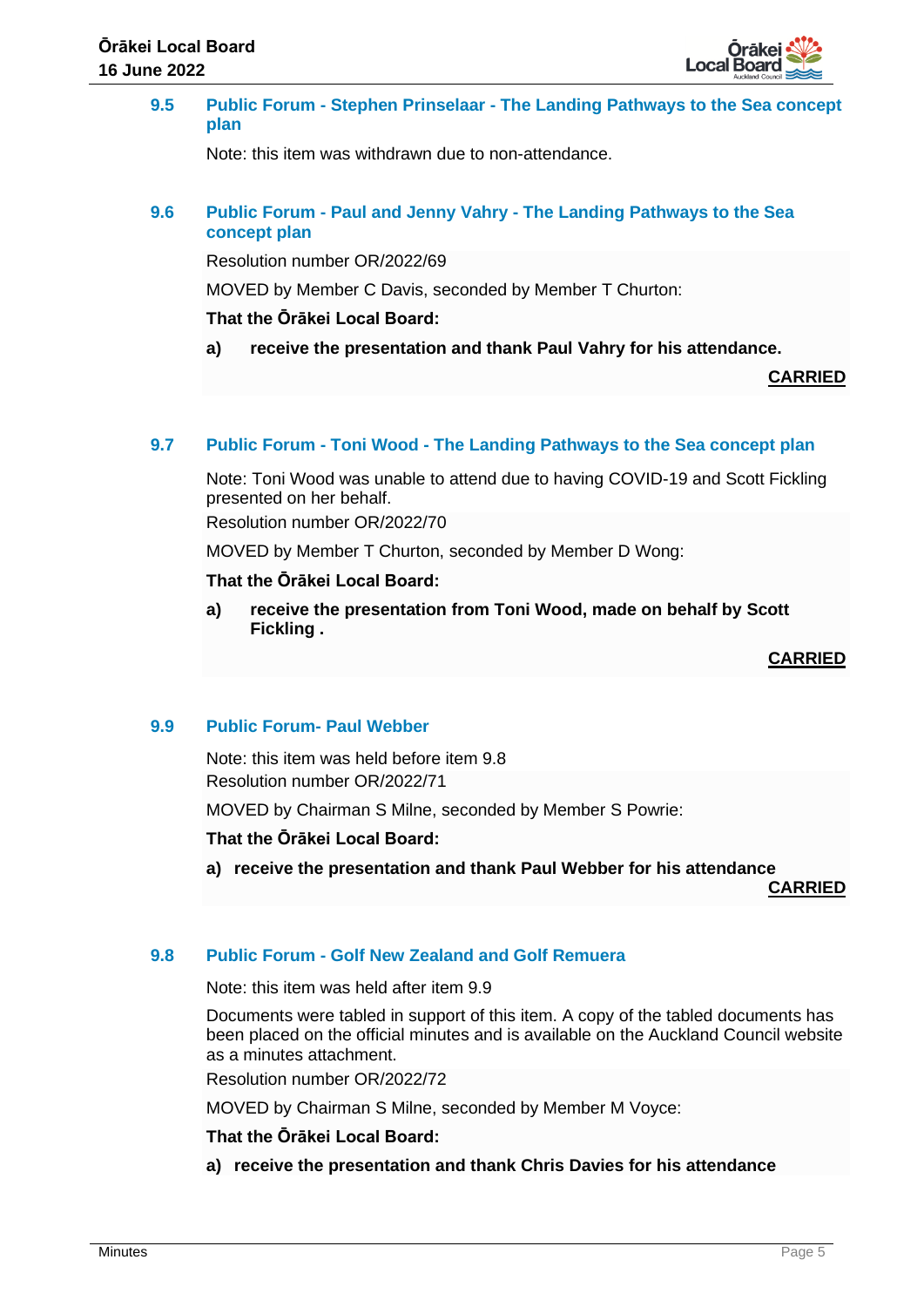

# **b) refer the presentation to Community and Social Policy team and the Parks, Arts, Community and Events Committee**

# **CARRIED**

# **Attachments**

- A 16 June 2022, Ōrākei Local Board, Item 9.8 Public Forum Golf New Zealand and Golf Remuera - Remuera Golf Club
- B 16 June 2022, Ōrākei Local Board, Item 9.8 Public Forum Golf New Zealand and Golf Remuera - Submission from Golf New Zealand

# **10 Extraordinary Business**

# **10.1 Extraordinary Business – The optimisation of service assets for environmental and open space outcomes**

An item was presented to the local board for consideration in the confidential section of the meeting under extraordinary business in accordance with Standing Order 3.5.

Resolution number OR/2022/73

MOVED by Chairman S Milne, seconded by Member C Davis:

#### **That the Ōrākei Local Board:**

- **a) agree to consider an item of extraordinary business under confidential during item 26, noting that:**
	- **i) The reason the matter was not on the agenda is that the item came to light after the close of the agenda, and**
	- **ii) The reason why the matter can not be delayed until a subsequent meeting is that the Board's approval to commence the optimisation process will be provided as input to the Governing Body (or relevant committee of the whole) who will be meeting before the end of June 2022 to consider allocation of regional budget to support environmental and open space outcomes in Orakei.**

# **CARRIED**

# **11 Consultation on The Landing Pathways to the Sea concept plan**

David Barker, Parks and Places Team Leader, attended the meeting to speak to this report.

Note Member S Powrie declared an interest in this item.

MOVED by Chairman S Milne, seconded by Member S Powrie:

- a) support the inclusion of the following design elements in the refreshed concept plan:
	- i) a central park-like space (#16) for recreational activities including major events
	- ii) multi-purpose building(s) that accommodate the various clubs, plus potential new users
	- iii) dedicated additional storage space for marine purposes
	- $iv)$  the creation of a 'safe harbour' (#3) that provides a protected, all abilities launching environment
- b) request that staff further investigate the viability of including a raised treetop canopy boardwalk (#1)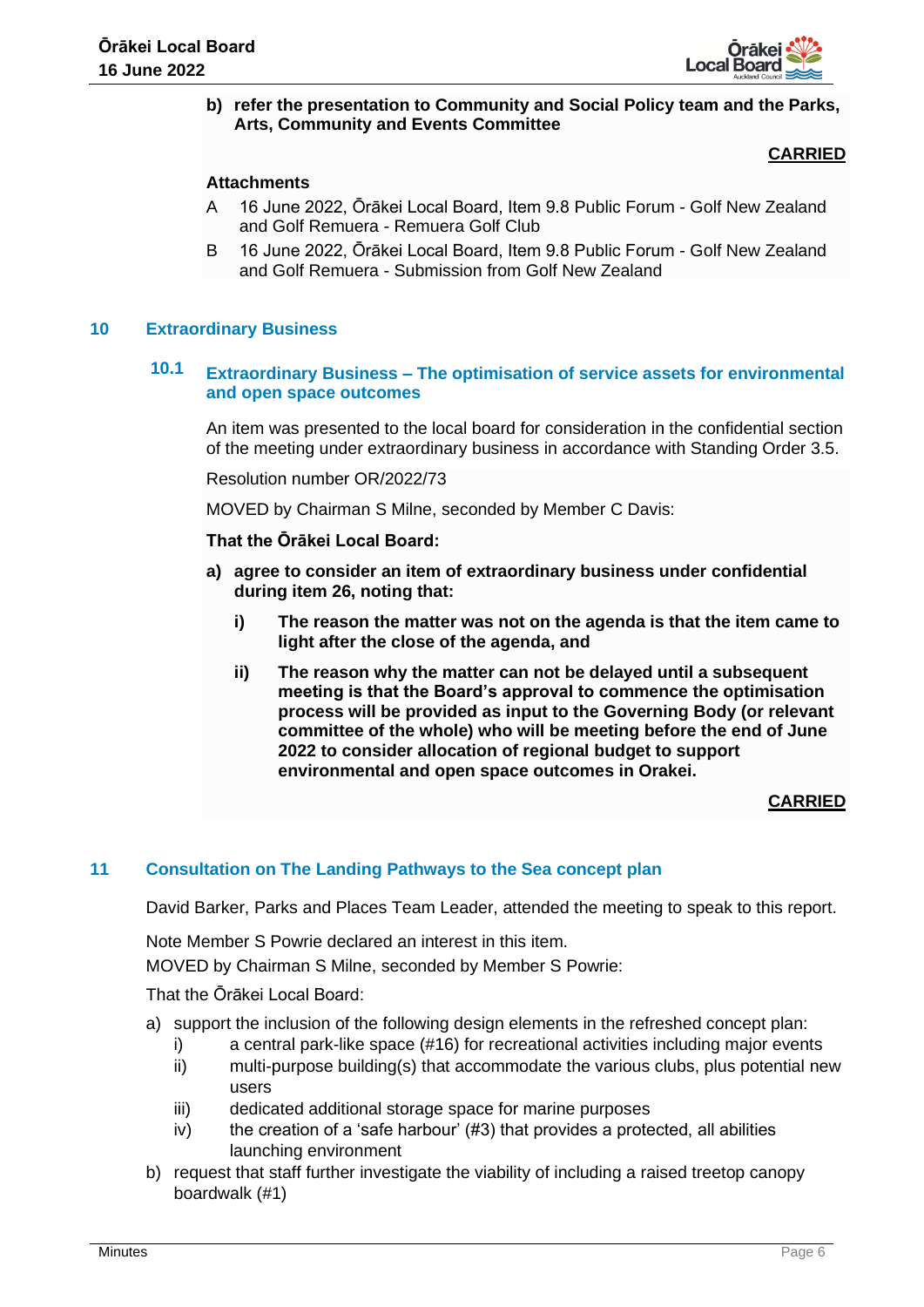

- c) request staff provide advice on the maintenance requirements and potential repurposing of existing buildings for use in the near future
- d) request staff to explore how The Landing, through the refreshed concept plan could become more barrier free, accessible and inclusive to enable all abilities to have access to the moana and facilities
- e) note the 856 submissions received through the public consultation and outcomes of the phase 1 stakeholder engagement
- f) acknowledge that the majority of submitters (469) supported Concept 3 **Transformation**
- g) note that within Concept 3 the priority preference was for the central park like space, followed by the Safe Harbour and Multi-Purpose Building – Storage Facility

Member T Churton moved an amendment by way of addition, seconded by Member C Davis, to add to (a) (v) hardstand/boat yard.

That the Ōrākei Local Board:

- a) support the inclusion of the following design elements in the refreshed concept plan:
	- i) a central park-like space (#16) for recreational activities including major events
	- ii) multi-purpose building(s) that accommodate the various clubs, plus potential new users
	- iii) dedicated additional storage space for marine purposes
	- iv) the creation of a 'safe harbour'  $(H3)$  that provides a protected, all abilities launching environment
	- v) hardstand/boat yard
- b) request that staff further investigate the viability of including a raised treetop canopy boardwalk (#1)
- c) request staff provide advice on the maintenance requirements and potential repurposing of existing buildings for use in the near future
- d) request staff to explore how The Landing, through the refreshed concept plan could become more barrier free, accessible and inclusive to enable all abilities to have access to the moana and facilities
- e) note the 856 submissions received through the public consultation and outcomes of the phase 1 stakeholder engagement
- f) acknowledge that the majority of submitters (469) supported Concept 3 **Transformation**
- g) note that within Concept 3 the priority preference was for the central park like space, followed by the Safe Harbour and Multi-Purpose Building – Storage Facility

A division was called for, voting on which was as follows:

| <u>For</u>              | <b>Against</b>            | <b>Abstained</b> |
|-------------------------|---------------------------|------------------|
| <b>Member T Churton</b> | Deputy Chairman T Elliott | Member D Wong    |
| Member C Davis          | <b>Chairman S Milne</b>   |                  |
|                         | Member S Powrie           |                  |
|                         | Member M Voyce            |                  |

The motion was declared LOST by 2 votes to 4.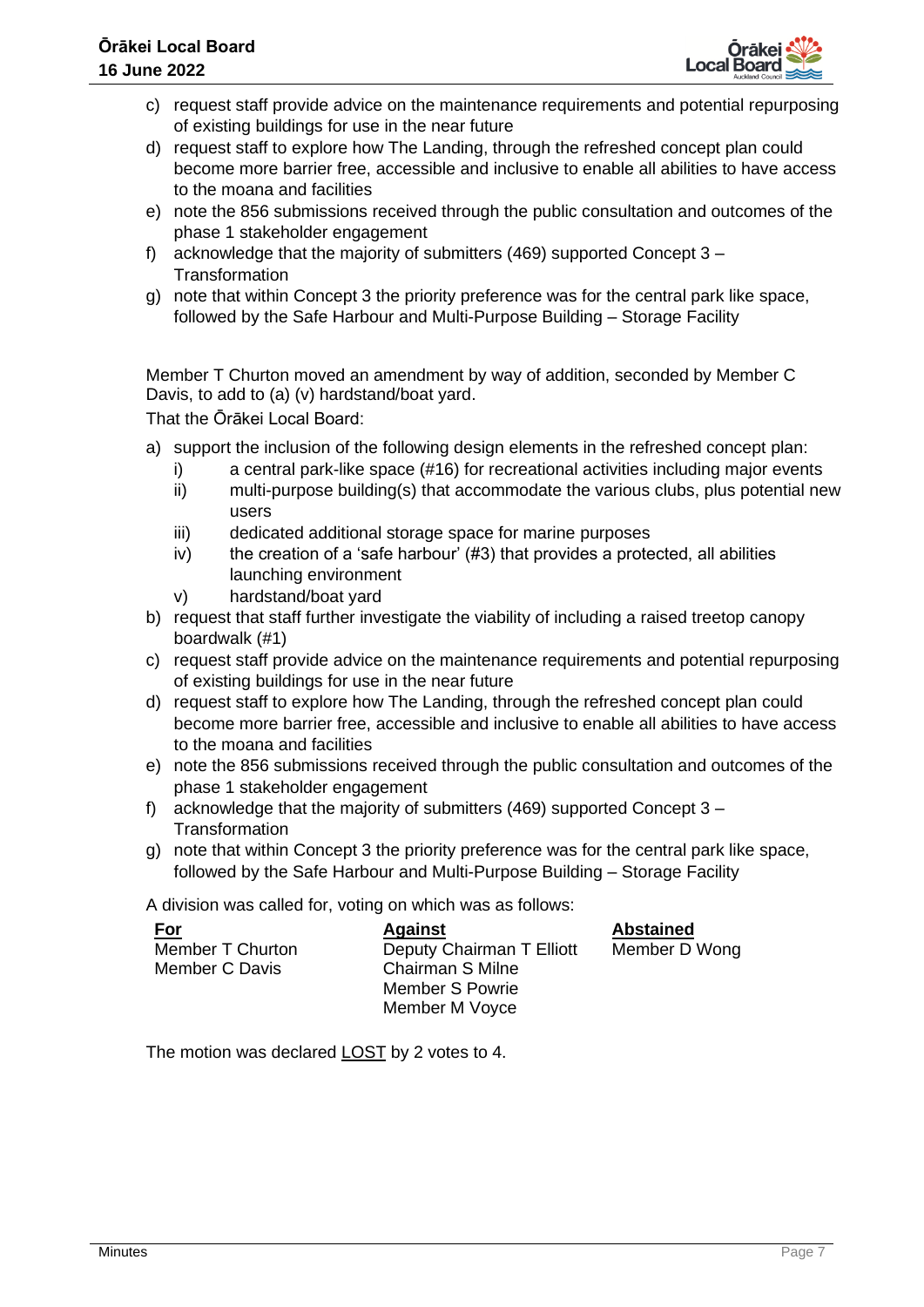

The substantive motion was put to vote

Resolution number OR/2022/74

MOVED by Chairman S Milne, seconded by Member S Powrie:

# **That the Ōrākei Local Board:**

- **a) support the inclusion of the following design elements in the refreshed concept plan:**
	- **i) a central park-like space (#16) for recreational activities including major events**
	- **ii) multi-purpose building(s) that accommodate the various clubs, plus potential new users**
	- **iii) dedicated additional storage space for marine purposes**
	- **iv) the creation of a 'safe harbour' (#3) that provides a protected, all abilities launching environment**
- **b) request that staff further investigate the viability of including a raised treetop canopy boardwalk (#1)**
- **c) request staff provide advice on the maintenance requirements and potential repurposing of existing buildings for use in the near future**
- **d) request staff to explore how The Landing, through the refreshed concept plan could become more barrier free, accessible and inclusive to enable all abilities to have access to the moana and facilities**
- **e) note the 856 submissions received through the public consultation and outcomes of the phase 1 stakeholder engagement**
- **f) acknowledge that the majority of submitters (469) supported Concept 3 – Transformation**
- **g) note that within Concept 3 the priority preference was for the central park like space, followed by the Safe Harbour and Multi-Purpose Building – Storage Facility**

A division was called for, voting on which was as follows:

| For                       |
|---------------------------|
| Deputy Chairman T Elliott |
| Chairman S Milne          |
| <b>Member S Powrie</b>    |
| Member M Voyce            |

Against Member T Churton Member C Davis

Abstained Member D Wong

The motion was declared **CARRIED** by 4 votes to 2

# **12 Draft Auckland golf investment plan**

Resolution number OR/2022/75

MOVED by Chairman S Milne, seconded by Member M Voyce:

- **a) do not support the draft Auckland golf investment plan titled** *Where all Aucklanders benefit from publicly owned golf land* **attached to this report (Attachment A)**
- **b) note that 59 per cent of Have Your Say respondents 'Don't Support' the plan**
- **c) note that the highest number of submitters to the "Have Your Say" survey conducted across all 21 boards identified as being from the Ōrākei Local Board area, with 153 submitters, 12 of whom "Support" and 108 "Don't support"**
- **d) agree there is a need to maximise the use and accessibility of open space both currently and in the future**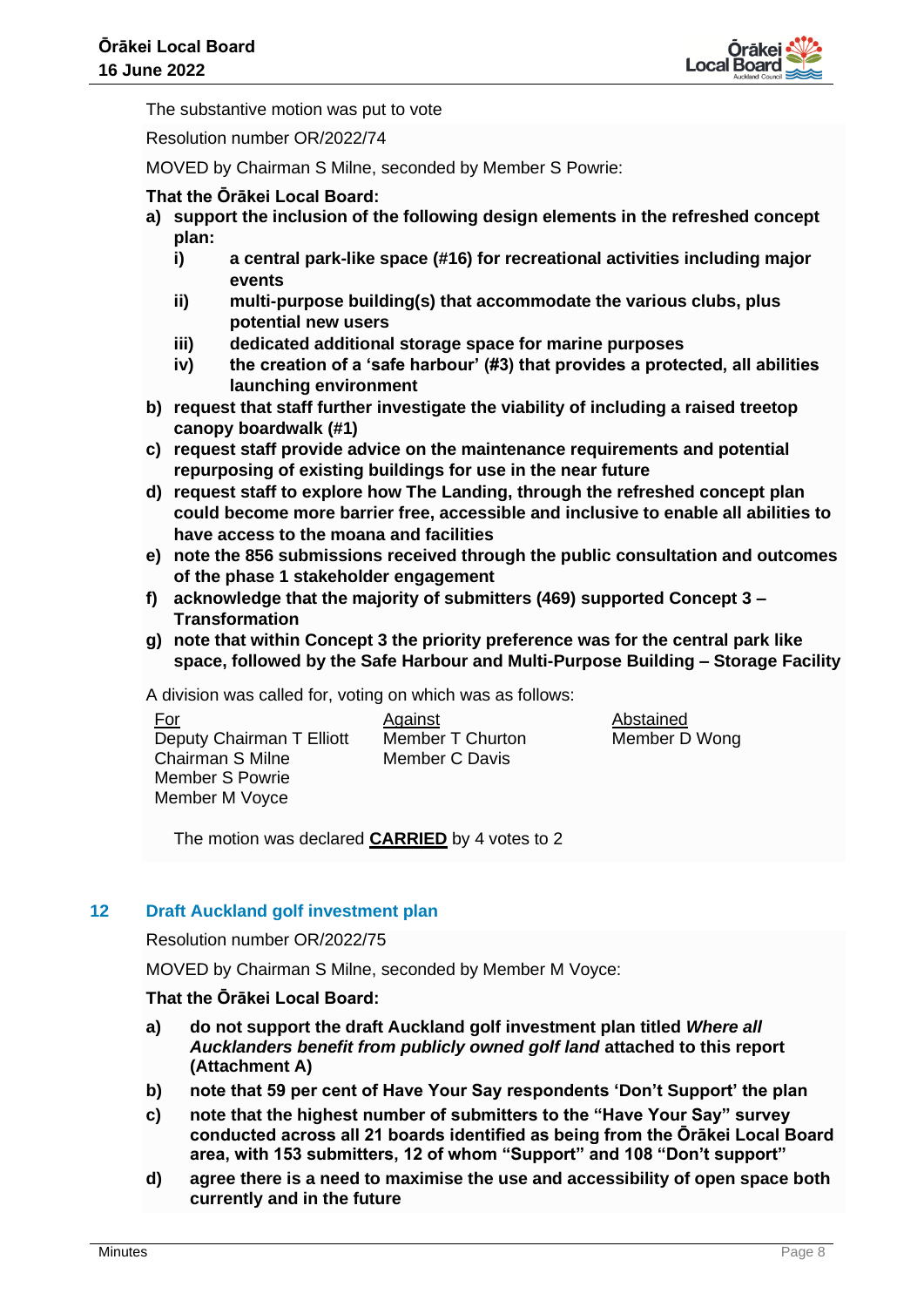

- **e) is concerned that the draft plan has not responded to the feedback received from key stakeholders, in what appears to be a flawed process**
- **f) recommend that a new process is undertaken to develop a plan in consultation with key stakeholders and those that are directly affected by the plan**
- **g) do not agree with the shift of decision making within the plan from local boards to regional**
- **h) recommend a holistic view is needed of the provision of green spaces and facilities, particularly in light of the NPS-UD intensification conversations**
- **i) note the presentation in the Public Forum from Golf New Zealand and Golf Remuera and that the local board has requested that their attached response to the draft Auckland Golf Investment Plan be referred to the Community and Social Policy team and the Parks, Arts, Community and Events Committee for consideration**
- **j) challenge the accuracy of some of the data within the report, particularly around the popularity of golf and its growth across the region**
- **k) note the Remuera Golf Club has a substantial waiting list for membership and services 21,000 people annually at its cafe and Function Centre**
- **l) request that the Parks, Arts, Community and Events Committee considers deferring this decision to the next electoral term**

**CARRIED**

# **13 Ōrākei Quick Response and Tree Protection Round Two 2021/2022 grant allocations**

Resolution number OR/2022/76

MOVED by Member C Davis, seconded by Member M Voyce:

# **That the Ōrākei Local Board:**

**a) approve the following applications in the Ōrākei Quick Response and Tree Protection round two 2021/2022 listed in the following table:**

| <b>Application</b><br>$\mathsf{ID}$ | <b>Organisation</b>                                                  | <b>Requesting funding for</b>                                                                           | <b>Amount</b><br>allocated |
|-------------------------------------|----------------------------------------------------------------------|---------------------------------------------------------------------------------------------------------|----------------------------|
| <b>QRTP2212-</b><br>208             | <b>AFL New Zealand</b><br>Incorporated                               | <b>Towards footballs, training</b><br>tops and engraved medals                                          | \$2,000.00                 |
| <b>QRTP2212-</b><br>211             | <b>Art Yoga</b><br><b>Partnership</b>                                | Towards the costs to run a<br>seven week meditative<br>course at the Orakei<br><b>Community Centre</b>  | \$996.51                   |
| <b>QRTP2212-</b><br>216             | <b>Meadowbank</b><br><b>Community Toy</b><br>Library<br>Incorporated | Towards rent costs for the<br><b>Meadowbank Toy Library</b><br>at 38 St Johns Road<br><b>Meadowbank</b> | \$725.00                   |
| <b>QRTP2212-</b><br>214             | <b>NZ Young@Heart</b><br><b>Chorus</b><br>Incorporated               | <b>Towards hall hire and vocal</b><br>training costs                                                    | \$3,000.00                 |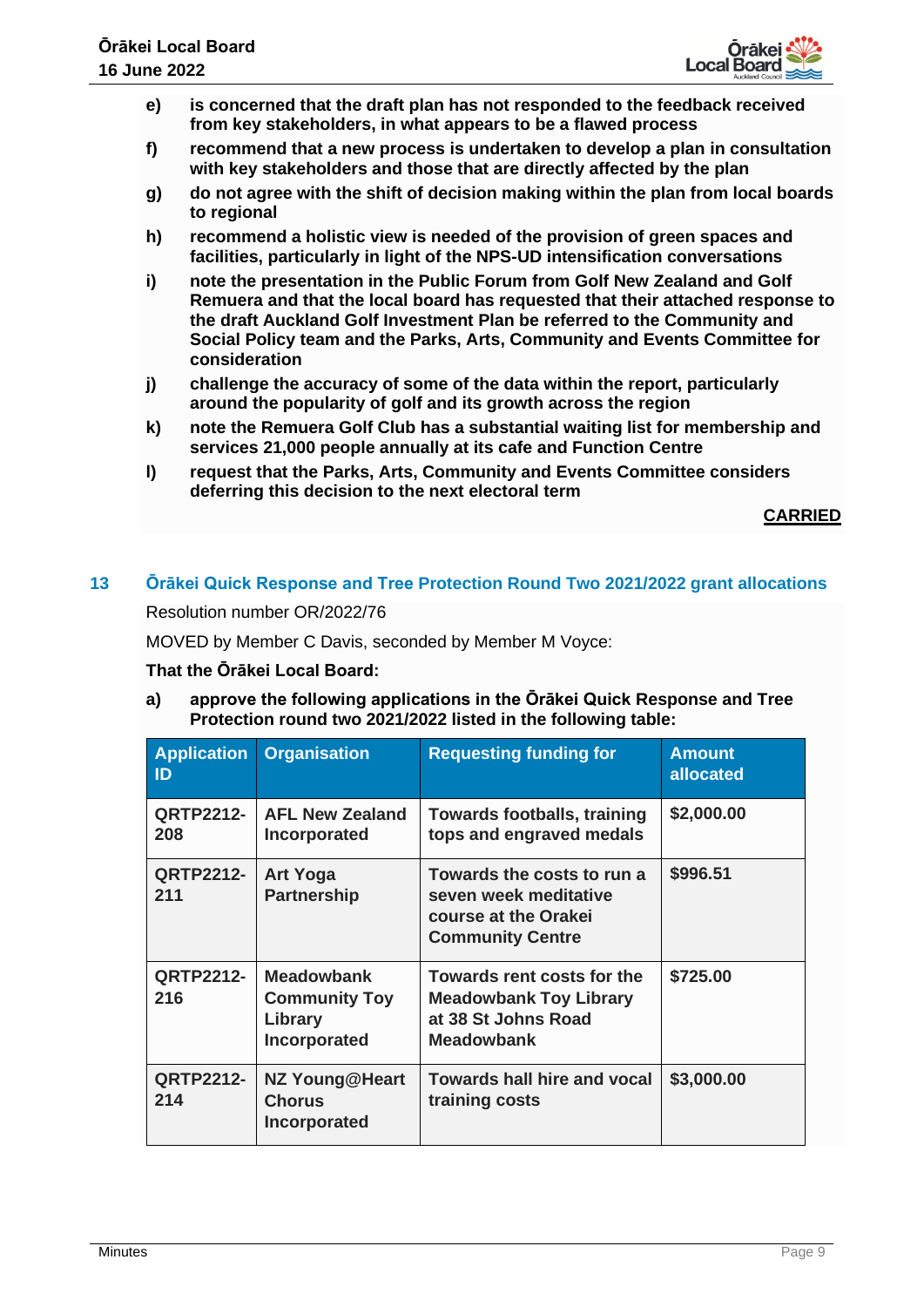

| <b>QRTP2212-</b><br>212 | <b>Remuera Chinese</b><br><b>Association</b><br>Incorporated  | Towards hall hire,<br>administration and costs<br>associated with the Mid-<br><b>Autumn Festival</b>                          | \$3,000.00  |
|-------------------------|---------------------------------------------------------------|-------------------------------------------------------------------------------------------------------------------------------|-------------|
| <b>QRTP2212-</b><br>207 | <b>St Heliers U3A</b>                                         | Towards the cost of a<br>website                                                                                              | \$1,000.00  |
| <b>QRTP2212-</b><br>215 | Presbyterian<br><b>Parish Of St</b><br><b>Luke's Church</b>   | Towards the costs of a<br>replacement AED                                                                                     | \$1,995.00  |
| <b>QRTP2212-</b><br>210 | <b>The Eastern Bays</b><br><b>Toy Library</b><br>Incorporated | <b>Towards their rental costs</b><br>at the Glendowie<br><b>Community Centre</b>                                              | \$2,800.00  |
| <b>QRTP2212-</b><br>209 | <b>Young Mariners</b><br>of New Zealand<br>Incorporated       | <b>Towards replacement life</b><br>jackets                                                                                    | \$2,843.93  |
| <b>QRTP2212-</b><br>206 | Youthline<br><b>Auckland</b><br><b>Charitable Trust</b>       | Towards the total budget of<br>counsellor helpline<br>training, management, and<br>support between July 2022<br>to March 2023 | \$1,000.00  |
| <b>QRTP2212-</b><br>213 | <b>Robert Freeman</b>                                         | Towards the cost of<br>pruning two tress                                                                                      | \$1,391.00  |
| <b>QRTP2212-</b><br>201 | <b>Sung-jae Lee</b>                                           | <b>Towards pruning of</b><br>Pohutukawa tree                                                                                  | \$702.50    |
| <b>Total</b>            |                                                               |                                                                                                                               | \$21,453.94 |

- **b) request all successful funding applicants to acknowledge Ōrākei Local Board support for their organisation and the event or project including the Ōrākei Local Board logo on marketing material, product and/or promotional media/statements.**
- **c) request that if funding relates to an event, an invitation needs to be extended to all Ōrākei Local Board members to attend.**
- **d) decline the following Ōrākei Quick Response and Tree Protection round two 2021/2022 applications listed below:**

| <b>Application</b><br>ID | <b>Organisation</b>                                 | <b>Requesting funding</b><br>for                                                  | <b>Decline Reason</b>                                                                      |
|--------------------------|-----------------------------------------------------|-----------------------------------------------------------------------------------|--------------------------------------------------------------------------------------------|
| <b>QRTP2212-</b><br>217  | <b>David Henley</b>                                 | Towards costs for the<br>"100 Suns - Winter<br><b>Sunset Series"</b>              | Insufficient evidence on the<br>benefits of the project to the<br>Örākei Local Board area. |
| <b>QRTP2212-</b><br>218  | <b>Fireplace Arts &amp;</b><br><b>Media Limited</b> | <b>Towards performer fees</b><br>for the one hoe pop-up<br>show at Orakei station | Insufficient evidence on the<br>benefits of the project to the<br>Ōrākei Local Board area. |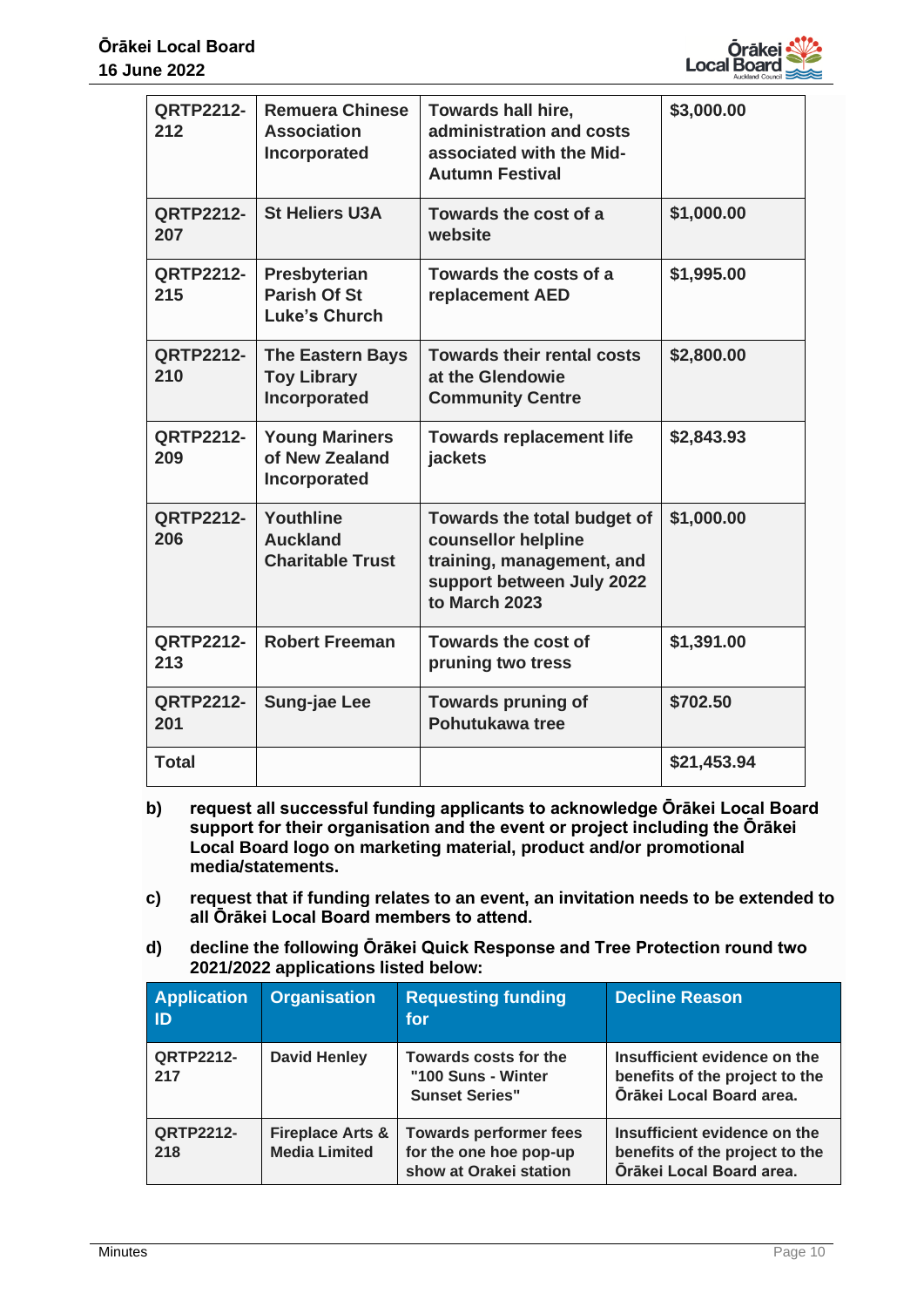

| <b>QRTP2212-</b><br>202 | <b>Pete Williams</b> | Towards the cost of<br>traffic management    | Does not align with local<br>board priorities.                |
|-------------------------|----------------------|----------------------------------------------|---------------------------------------------------------------|
| <b>QRTP2212-</b><br>203 | <b>Pete Williams</b> | <b>Towards removal of</b><br>Pohutakawa tree | The tree protection fund<br>does not support tree<br>removal. |

- **e) note that the Ōrākei Quick Response and Tree Protection Round Two is the final grant round in 2021/2022, and following the allocation above there is \$23,331 remaining budget unallocated**
- **f) allocate a further \$7,000 to funding application LG2212-208: Ellerslie Sports Club Incorporated towards the upgrade of the Michaels Ave Community Centre ahead of 2023 FIFA Women's World Cup**
- **g) approve a funding agreement of \$15,000 to St Heliers Presbyterian Church under the community centre management agreement towards expanding storage capacity and supporting the transition of hire fee increases at the Glendowie Community Centre**

**CARRIED**

#### **14 Proposed new community lease to Eastern Suburbs Association Football Club Incorporated at Madills Farm Recreation Reserve, 30 Melanesia Road, Kohimarama**

Note: Member T Churton declared an interest in this item and took no part in the discussion or voting on it.

Resolution number OR/2022/77

MOVED by Member D Wong, seconded by Member S Powrie:

- **a) subject to the satisfactory resolution of any public submissions, and completion of iwi engagement, grant, a new community lease to the Eastern Suburbs Association Football Club Incorporated for an area comprising approximately 1644.5m2 located at Madills Farm Recreation Reserve on the land legally described as Lot 1 DP 204517 (as per Attachment A – Site Plan of Leased Premises), subject to the following terms and conditions:**
	- **i) term – five years, commencing on the date of the board resolution, with one five year right of renewal**
	- **ii) rent – \$1.00 plus GST per annum if demanded**
	- **iii) an early termination clause to terminate the lease pending future development plans for the site**
	- **iv) maintenance fee/operational charge - \$1000 plus GST per annum**
	- **v) Community Outcomes Plan - to be appended to the lease as a schedule of the lease agreement**
	- **vi) approve all other terms and conditions in accordance with the Reserves Act 1977 and the Auckland Council Community Occupancy Guidelines 2012.**
- **b) note that public notification for Auckland Council's intention to grant a new community lease to Eastern Suburbs Association Football Club Incorporated located at Madills Farm Recreation Reserve, 30 Melanesia Road, Kohimarama, is in progress.**
- **c) appoint a hearings panel of the entire local board to consider any submissions received, with respect to the intent to grant a lease to the Eastern Suburbs Association Football Club Incorporated at Madills Farm Recreation Reserve, 30**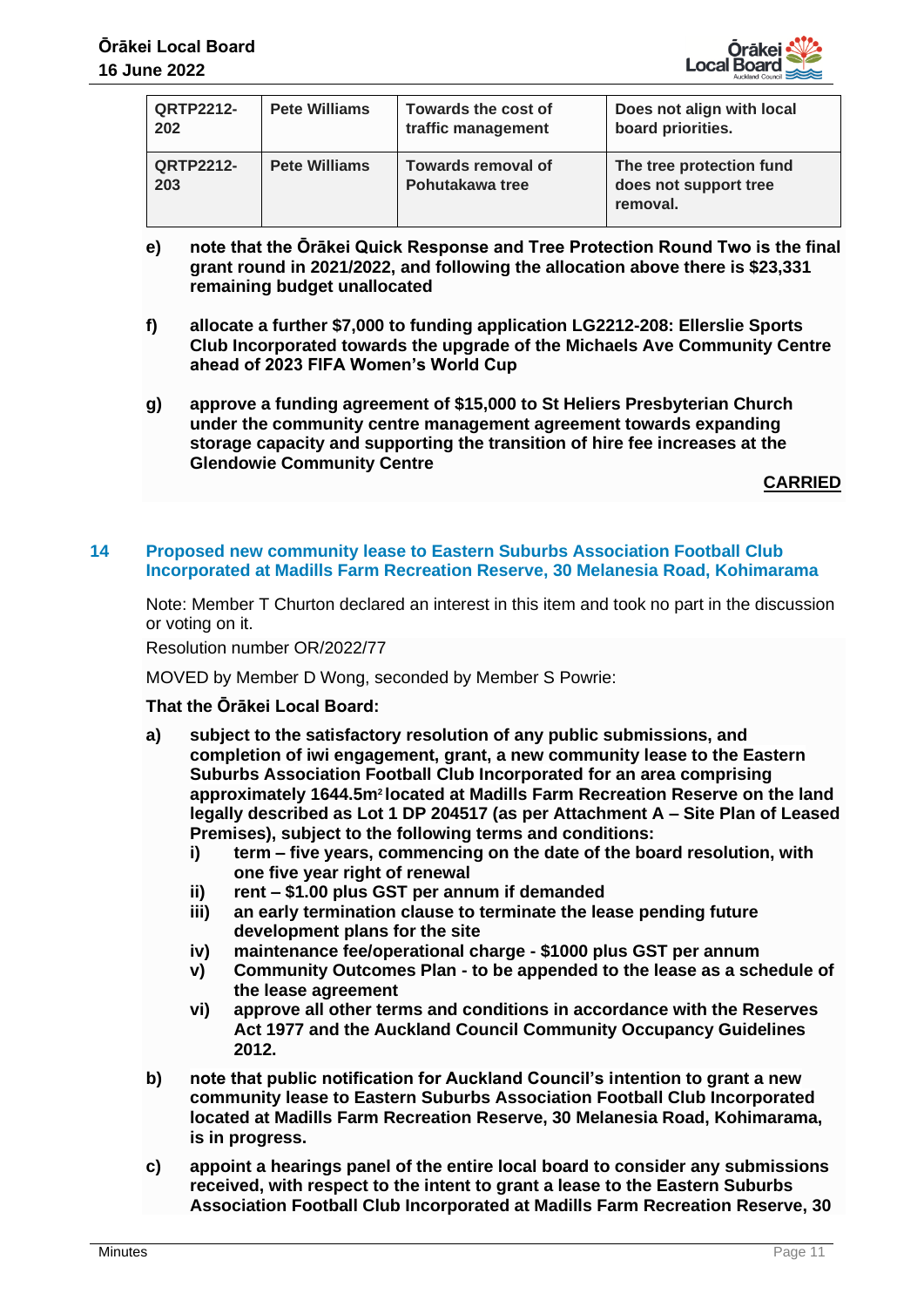

**Melanesia Road, Kohimarama, following the public notification and make any required decisions.** 

**d) note that the Local Parks Management Plan is currently being developed which when completed will provide guidance for managing use, development and protection of Madills Farm Recreation Reserve.**

**CARRIED**

# **15 Approval of the 2022/2023 Ōrākei Local Board Customer and Community Services work programme**

Martin Wong, Manager Area Operations, and Katrina Morgan, Work Programme Lead, attended the meeting to speak to this report

Resolution number OR/2022/78

MOVED by Chairman S Milne, seconded by Member D Wong:

- **a) approve the 2022/2023 Customer and Community Services work programme and its associated budget (Attachment A to the agenda report).**
- **b) note the work programme line 2874: Legacy Rates Grants – Ōrākei shows a budget of \$10,100 ABS Opex, however the budget has been increased by the inflation rate of 3.5 per cent and should correctly reflect as \$10,454 in 2022/2023 and note that this budget is available to be allocated to locally driven initiatives**
- **c) allocate \$10,454 ABS Opex from the 2874: Legacy Rates Grants – Ōrākei to the LDI opex budget**
- **d) approve in principle the 2023/2024 Customer and Community Services work programme (Attachment A to the agenda report), noting that the LDI Opex allocations will be balanced to budgets in the associated future years' work programme.**
- **e) approve in principle the 2024/2025 Customer and Community Services - Community Facilities only work programme (Attachment A to the agenda report), noting that the LDI Opex allocations will be balanced to budgets in the associated future years' work programme.**
- **f) approve the Risk Adjusted Programme projects identified in the 2022/2023 Customer and Community Services work programme (Attachment A to the agenda report)..**
- **g) note that funding for the Coastal Renewals, Landslide Prevention, Local Parks and Sports Field Development budgets is subject to approval by the Parks, Arts, Community and Events Committee.**
- **h) strongly support the retention of the \$2.7m growth funding for Colin Maiden Park precinct in 2022/2023 for the following reasons:**
	- **i) Colin Maiden Park and Ngahue Reserve is a sub-regional sports and recreation facility and the area is experiencing substantial growth pressures from developments in Stonefields and Tamaki Regeneration area.**
	- **ii) It is home to Auckland Netball, Auckland Tennis, Auckland Swimming, Auckland University of Rugby, Oceania Football Club and is being investigated for a home to Auckland Basketball.**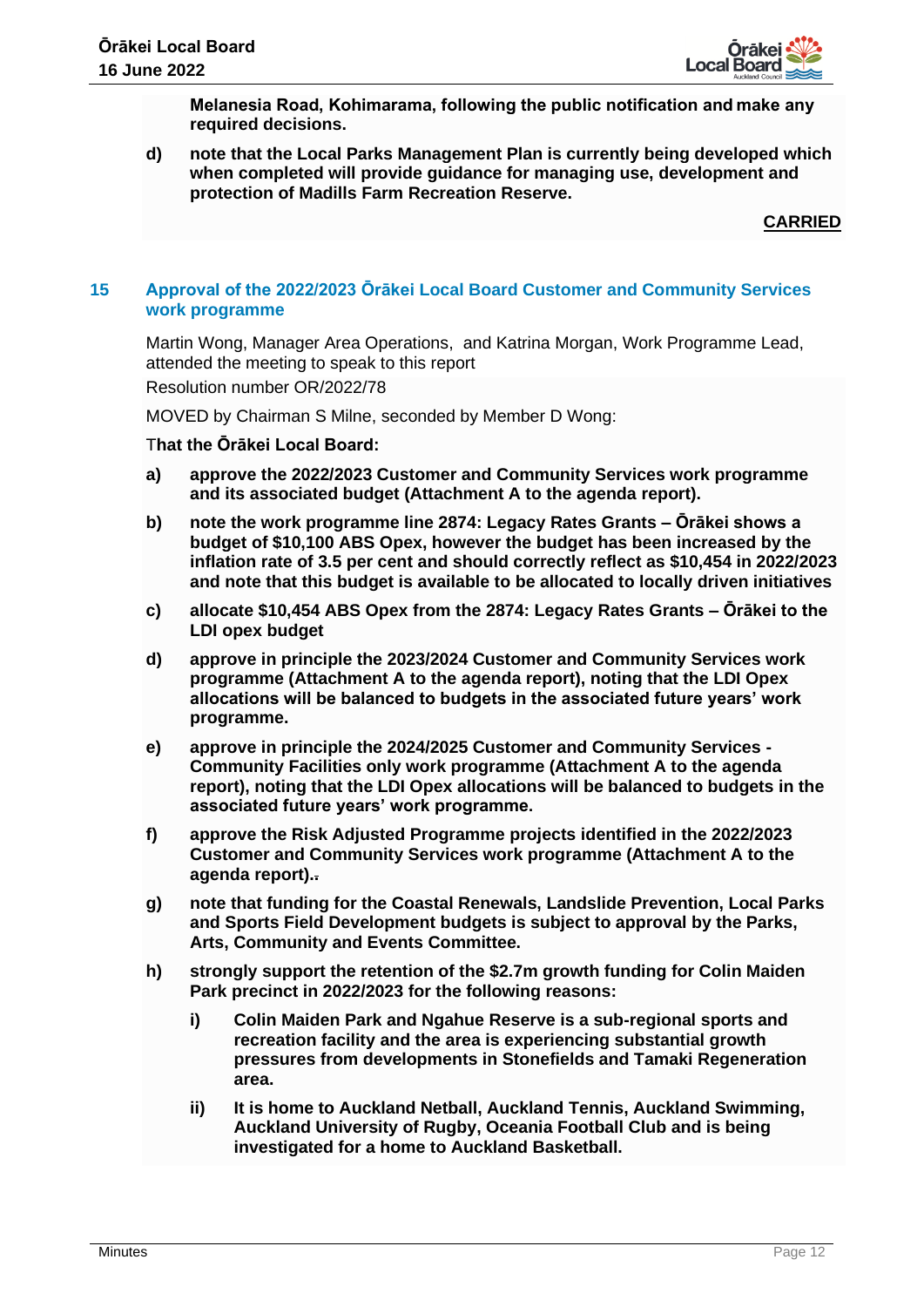

- **iii) The delivery of the Colin Maiden sports infrastructure project (growth funded) has commenced, and deferral of the funding will have significant implications.**
- **iv) Woman's Rugby World Cup - field 9 has been selected as a training venue for the Woman's Rugby World Cup in 2022/2023 and requires lighting provision. The project has been tendered and materials have already been procured.**
- **v) Auckland Cricket - The number one cricket wicket and outfield irrigation plays a very important role in the cricket network, being the only training grass wicket block other than Eden Park. The number one cricket oval is required to host televised cricket games. If this project is deferred, this will impact Auckland Cricket to hold local and international matches at Colin Maiden Park.**
- **i) support the following projects funded from the Landslide Prevention, Local Parks and Sports Field Development budgets in Attachment D to be considered by the Parks, Arts, Community and Events Committee, specifically:** 
	- **i) 16172 - Shore Road Reserve - install sand carpet and sports field lighting**
- **j) note that 36281 - Orakei Wharf – remediation project funded from Coastal Renewals should be included in attachment D and support this project to also be considered by the Parks, Arts, Community and Events Committee**
- **k) note the projects funded through the Capex: External Funding Allocation are:**
	- **i) 36757 - Michaels Avenue Reserve - renew sports fields and lighting**
	- **ii) 31057 Nehu Triangle Reserve development**
- **l) note that there may be minor changes to year one of the 2022/2023 Local Board C&CS Work Programme, and other changes in years 2 and 3 which are approved in principle, due to Annual Budget decisions affecting capital budgets and that changes required will be discussed with and reported to the local board early in the new financial year**

# **CARRIED**

# **16 Approval of the Ōrākei Local Board Tātaki Auckland Unlimited work programme 2022/2023**

Resolution number OR/2022/79

MOVED by Member S Powrie, seconded by Member M Voyce:

# **That the Ōrākei Local Board:**

**a) approve the Tātaki Auckland Unlimited work programme 2022/2023 (Attachment A in the agenda report)**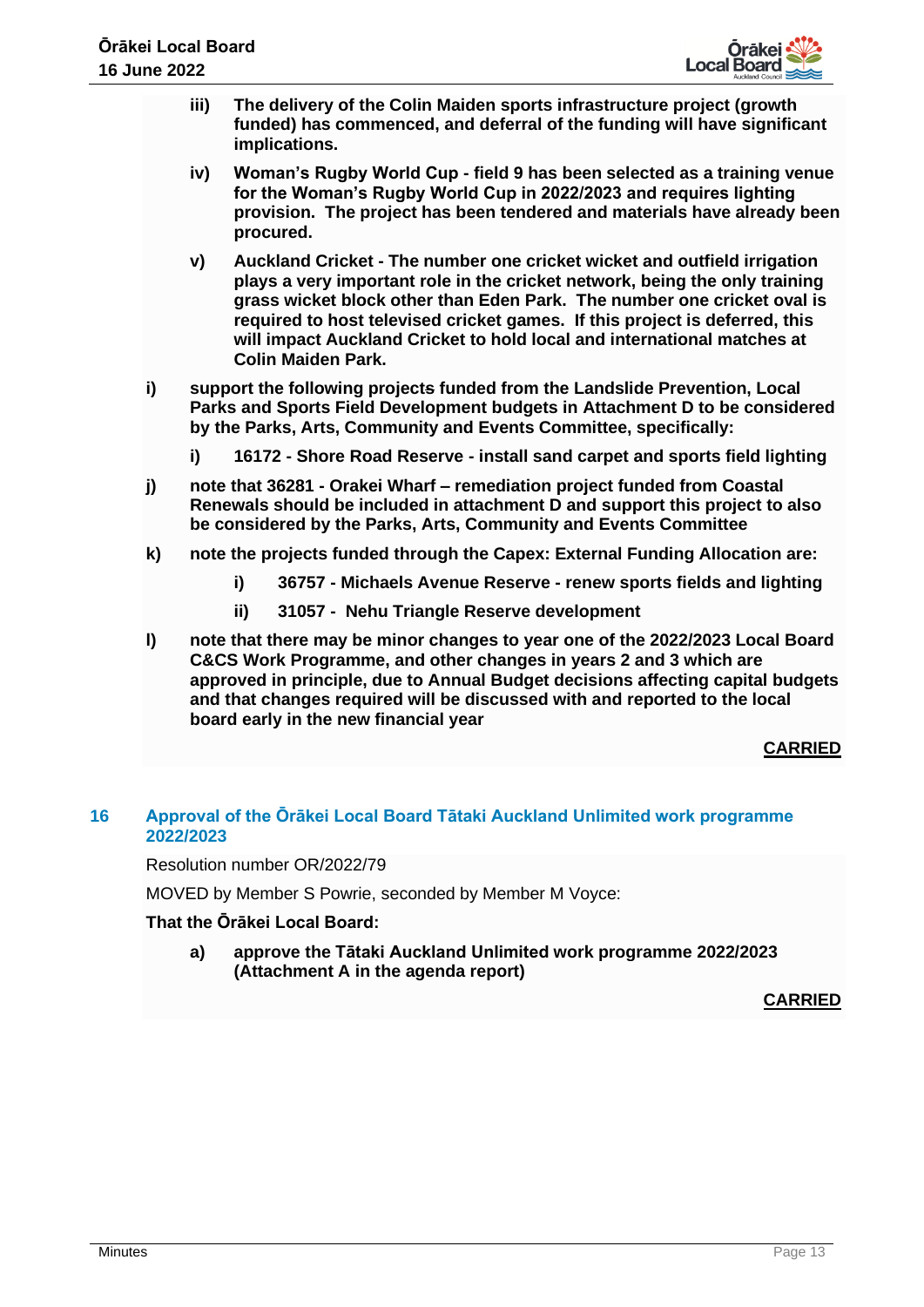

#### **17 Approval of the 2022/2023 Ōrākei Local Board Infrastructure and Environmental Services work programme**

Resolution number OR/2022/80

**MOVED by Member M Voyce, seconded by Chairman S Milne:** 

**That the Ōrākei Local Board:**

**a) approve the 2022/2023 Infrastructure and Environmental Services work programme and associated budgets, as summarised in the table below (Attachment A to the agenda report):**

| <b>Activity name</b>                                        | 2022/2023 budget<br>for approval |
|-------------------------------------------------------------|----------------------------------|
| <b>Eastern Bays Songbird Project</b>                        | \$90,000                         |
| Newmarket / Middleton stream restoration -<br><b>Öräkei</b> | \$10,000                         |
| Orākei schools marine programme                             | \$25,000                         |
| <b>Pourewa Valley catchment assessment</b>                  | \$10,000                         |
| Sustainable schools moth plant<br>competition - Ōrākei      | \$16,000                         |
| Tāhuna Tōrea shorebird habitat restoration                  | \$10,000                         |
| Tāmaki Estuary Environmental Forum -<br>Orākei              | \$8,000                          |
| <b>Waiata Reserve restoration - Hobson</b><br>catchment     | \$48,000                         |
| <b>Wildlink Eastern Bays Network</b>                        | \$75,000                         |
| Total                                                       | \$292,000                        |

- **b) approve in principle the 2023/2024 Infrastructure and Environmental Services work programmes (Attachment A to the agenda report)**
- **c) note that the indicative programmes and budgets for 2023/2024 are subject to change, and will be confirmed on an annual basis through the approval of the respective work programmes**
- **d) note the allocation of \$140,000 asset-based services capital expenditure budget towards the Cliff Road, St Heliers – coastal protection programme in the 2022/2023 financial year.**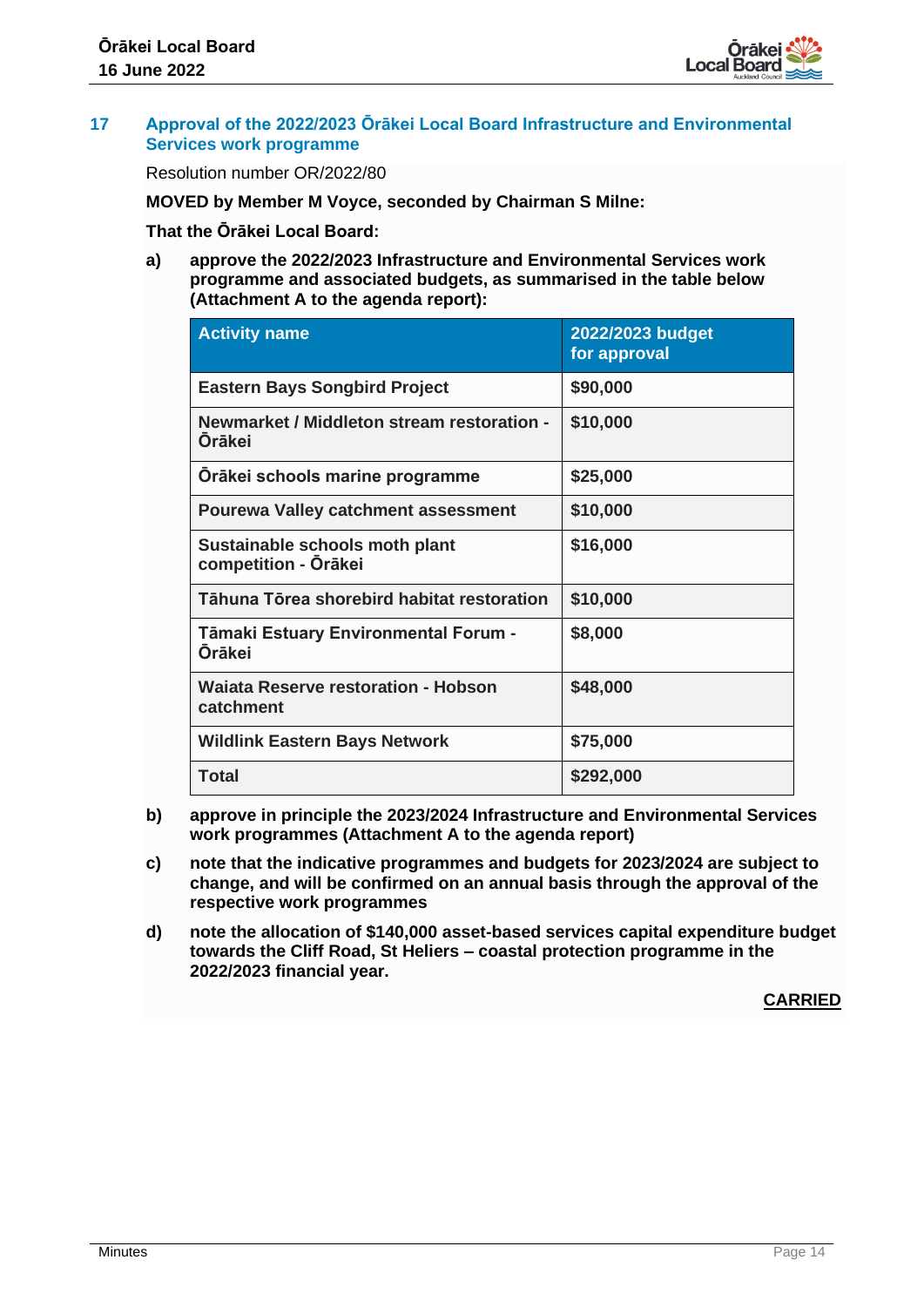

# **18 Local Board Transport Capital Fund Decision**

Lorna Stewart, Elected Member Relationship Manager (AT), attended the meeting to speak to this report

Resolution number OR/2022/81

MOVED by Member S Powrie, seconded by Chairman S Milne:

# **That the Ōrākei Local Board:**

**a) approve the partial allocation of the remaining local board transport capital fund as follows:**

**i) \$260,000 to a raised pedestrian crossing on Merton Road, St Johns, or a lesser amount for a standard zebra crossing, dependent on officer advice to be furnished to the board for final decision** 

**ii) \$70,000 to speed bumps on Tahora Avenue, Remuera to promote traffic calming.** 

**b) note the error within the report, that the funding allocated for Achilles Point and St Heliers CCTV programme was for \$50,000 and not \$70,000**

**CARRIED**

#### **19 Sport and Recreation Facilities Investment Fund 2022 - Local Board views**

Resolution number OR/2022/82

MOVED by Chairman S Milne, seconded by Member C Davis:

#### **That the Ōrākei Local Board:**

**a) endorse the following applications to be considered for investment through the Sport and Recreation Facilities Investment Fund 2022:**

| <b>Project</b>                                        | <b>Location</b>                                                                                                                                              | <b>Amount</b> |
|-------------------------------------------------------|--------------------------------------------------------------------------------------------------------------------------------------------------------------|---------------|
| <b>Ellerslie Sports Club</b><br>Inc.                  | <b>Michaels Ave Sports Complex (Part</b><br>B)<br>46 Michaels Ave, Ellerslie Auckland                                                                        | \$250,000     |
| <b>Auckland Netball</b><br><b>Centre Incorporated</b> | <b>Indoor Courts Expansion -</b><br><b>Auckland Netball Centre Site</b><br>7 Allison Ferguson Drive, St Johns                                                | \$1,500,000   |
| <b>Eastern Suburbs</b><br><b>Gymnastics Club</b>      | <b>Liston Park Development</b><br><b>Liston Park, Marua Road Ellerslie</b>                                                                                   | \$3,000,000   |
| <b>Auckland Hockey</b><br><b>Association</b>          | <b>Auckland Hockey - Colin Maiden</b><br>Park: 2 x New Hockey Turf and<br><b>Multi-use Artificial Turf Development</b><br><b>Colin Maiden Park, St Johns</b> | \$5,000,000   |
|                                                       |                                                                                                                                                              | 8 D           |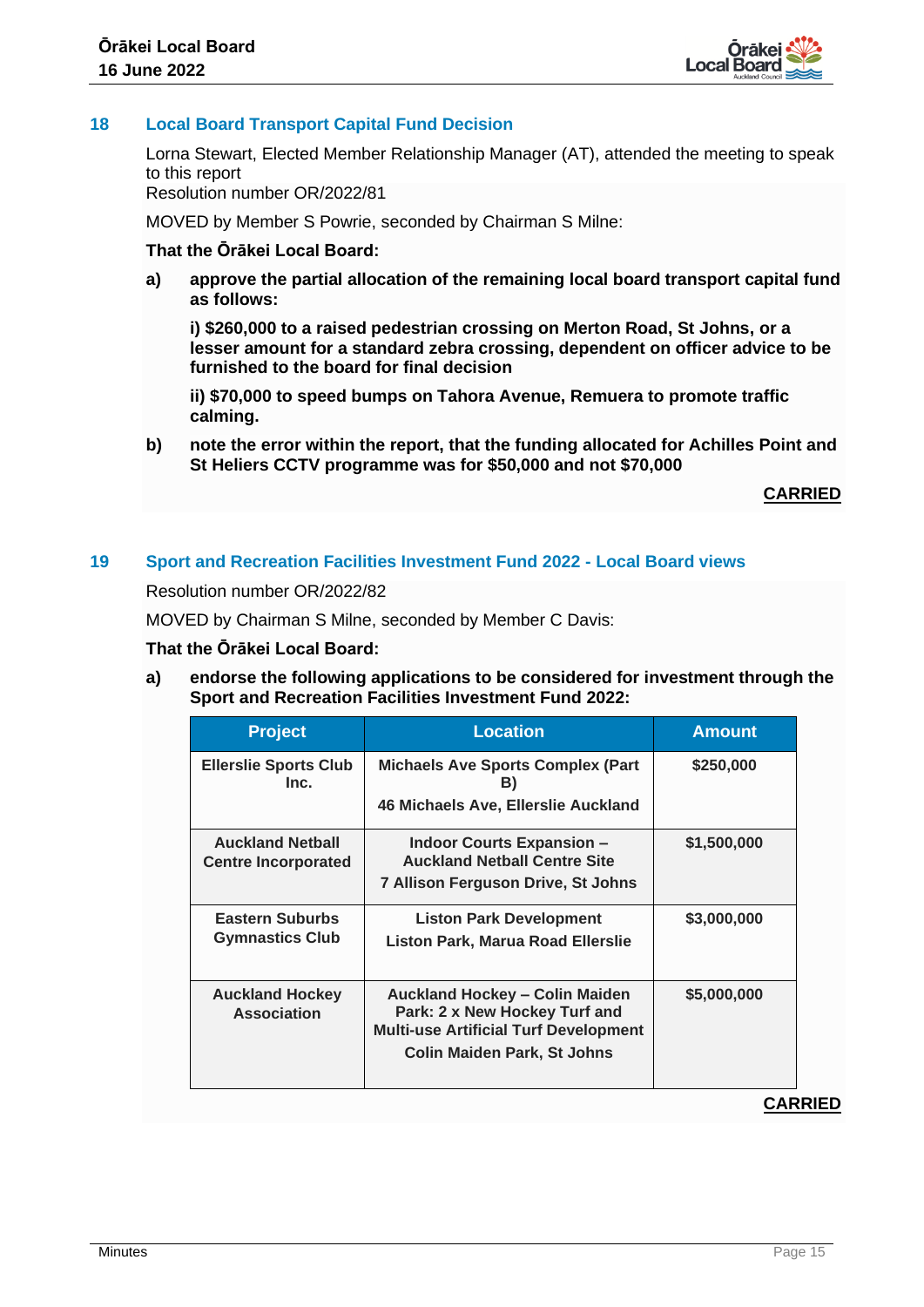# **20 Local board feedback on proposed supporting plan changes to accompany the Medium Density Residential Standards and National Policy Statement on Urban Development plan change**

This item was withdrawn and will be considered at the additional meeting of the Ōrākei Local Board on 23 June 2022.

# **21 Local board feedback on Auckland Transport's Draft Parking Strategy (2022)**

Resolution number OR/2022/83

MOVED by Member S Powrie, seconded by Member D Wong:

# **That the Ōrākei Local Board:**

**a) provide the tabled feedback, taking into consideration their community's feedback, on the Draft Auckland Parking Strategy (2022).**

**CARRIED**

Note: Member C Davis abstained from voting on this item.

# **22 Chairman and Board Members' Report**

Resolution number OR/2022/84

MOVED by Chairman S Milne, seconded by Member M Voyce:

#### **That the Ōrākei Local Board:**

**a) note the Chairman and Board Members' Report for May 2022.**

**CARRIED**

# **23 Governance Forward Work Calendar**

Resolution number OR/2022/85

MOVED by Chairman S Milne, seconded by Member S Powrie:

# **That the Ōrākei Local Board:**

**a) note the draft governance forward work calendar as at 16 June 2022.**

**CARRIED**

# **24 Ōrākei Local Board Workshop Proceedings**

An error within attachment C has been corrected. The corrected document has been added as a tabled document. A copy of the tabled document has been placed on the official minutes and are available on the Auckland Council website as a minutes attachment.

Resolution number OR/2022/86

MOVED by Member C Davis, seconded by Chairman S Milne:

# **That the Ōrākei Local Board:**

**a) notes the records for the workshops held on 05, 12 and 26 May 2022.**

**CARRIED**

#### **Attachments**

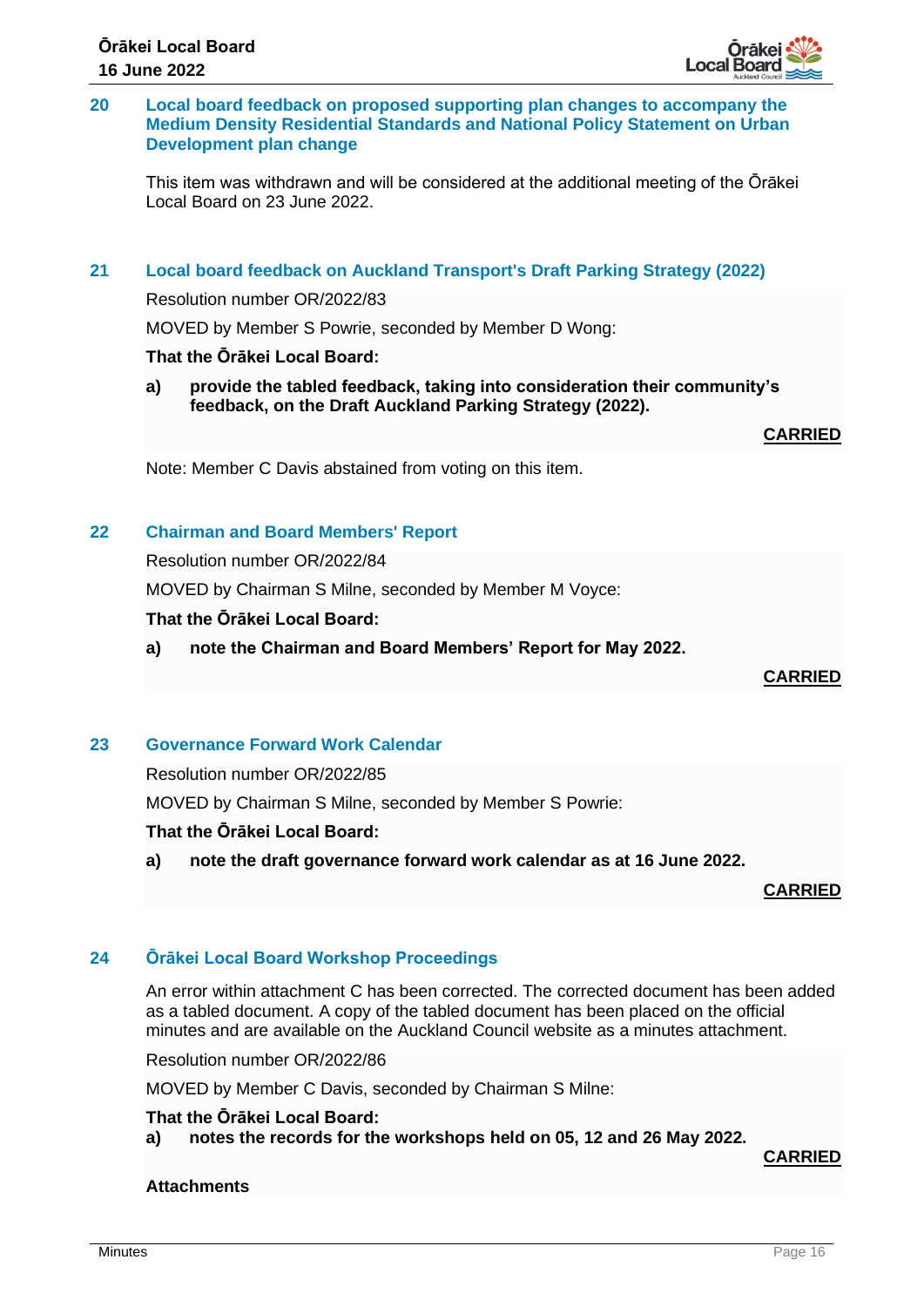

A 16 June 2022, Ōrākei Local Board, Item 24 Ōrākei Local Board Workshop Proceedings - Attachment C

#### **25 Resolutions Pending Action report**

Resolution number OR/2022/87

MOVED by Member C Davis, seconded by Member T Churton:

That the Ōrākei Local Board:

- **a) note the Ōrākei Local Board Resolutions Pending Action report as at 16 June 2022.**
- **b) agree that resolution number OR/2019/40 has now been completed, which requested, "***That the Ōrākei Local Board request the Manager Parks, Sports and Recreation to issue a notice to Outboard Boating Club of Auckland Inc requiring the Club to dismantle the current fence along Tāmaki Drive bordering the grass reserve area of the Hakumau Reserve and the public boat ramps to enable easier ingress and egress for the public into the public boat ramps and grass area on the Reserve from Tāmaki Drive".* **The lease with the Outboard Boating Club of Auckland has been approved under resolution number OR/2022/51. The lease has certain principles, including the below:**
	- **i) OBC securing and controlling entry to the leased area with fencing and a vehicle barrier arm**
	- **ii) re-design and relocation of OBC's Tāmaki Drive fence to southern side of the Pohutukawa trees in alignment with the proposed lease boundary**

**CARRIED**

#### **26 Consideration of Extraordinary Items**

#### **Public Excluded**

Resolution number OR/2022/88

**MOVED by Chairman S Milne, seconded by Member C Davis:** 

**That the Ōrākei Local Board:**

- **a) exclude the public from the following part of the proceedings of this meeting.**
- **a) agree that relevant staff be permitted to remain for Confidential Item Extraordinary Business – The optimisation of service assets for environmental and open space outcomes after the public has been excluded, because of their knowledge, which will help the Ōrākei Local Board in its decision-making.**

**The general subject of each matter to be considered while the public is excluded, the reason for passing this resolution in relation to each matter, and the specific grounds under section 48(1) of the Local Government Official Information and Meetings Act 1987 for the passing of this resolution follows.** 

**This resolution is made in reliance on section 48(1)(a) of the Local Government Official Information and Meetings Act 1987 and the particular interest or interests protected by section 6 or section 7 of that Act which would be prejudiced by the holding of the whole or relevant part of the proceedings of the meeting in public, as follows:**

**C1 The optimisation of service assets for environmental and open space outcomes**